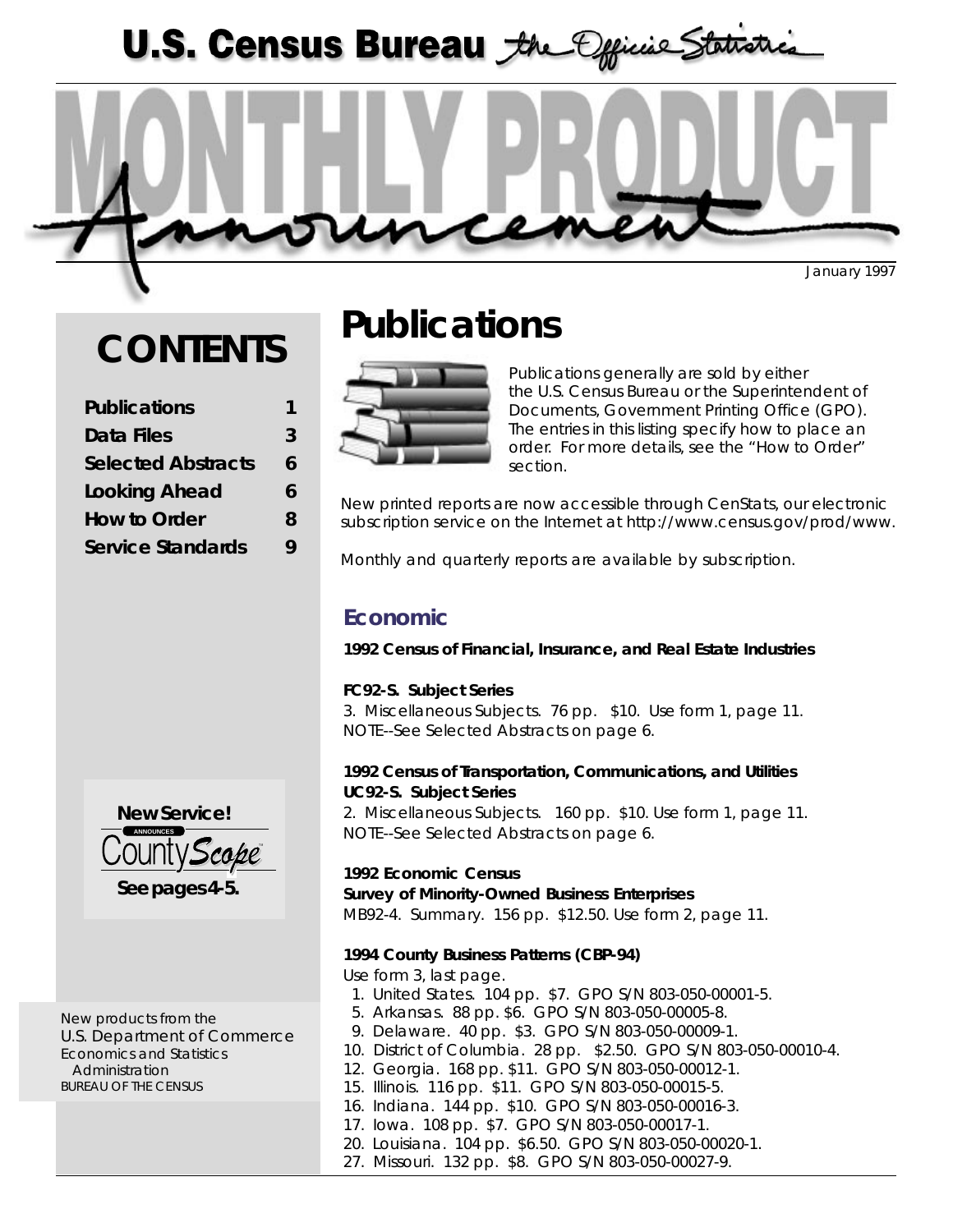#### 2 Monthly Product Announcement **Announcement** Announcement Announcement Announcement Announcement Announcement Announcement Announcement Announcement Announcement Announcement Announcement Announcement Announcement Announc

*32. New Jersey*. 124 pp. \$7.50. GPO S/N 803-050-00032-5. *34. New York*. 184 pp. \$12. GPO S/N 803-050-00034-1. *37. Ohio*. 188 pp. \$12. GPO S/N 803-050-00037-6. *38. Oklahoma*. 92 pp. \$6. GPO S/N 803-050-00038-4. *40. Pennsylvania*. 184 pp. \$12. GPO S/N 803-050-00040-6. *43. South Dakota*. 60 pp. \$4. GPO S/N 803-050-00043-1. *45. Texas*. 260 pp. \$16. GPO S/N 803-050-00045-7. *48. Virginia*. 164 pp. \$11. GPO S/N 803-050-00048-1. *51. Wisconsin*. 132 pp. \$8.50. GPO S/N 803-050-00051-1. *53. Puerto Rico*. 72 pp. \$5. GPO S/N 803-050-00053-8. NOTE --This series is now complete.

### *Current Business Reports*

*BR/96-8. Monthly Retail Trade: Sales and Inventories, August 1996.* 48 pp. \$5.50. Use form 1, page 11.

*BW/96-9. Monthly Wholesale Trade: Sales and Inventories,*

*September 1996.* 4 pp. \$1.50. Use form 1, page 11.

*CB/96. Advance Monthly Retail Sales, October 1996.* 2 pp. \$1. Use form 1, page 11.

#### *Current Construction Reports*

*C20/96-9. Housing Starts, September 1996.* 16 pp. \$2. Cite List ID "CRHS" and month and year when ordering from GPO. Use form 3, last page.

*C25/96-9. New One-Family Houses Sold, September 1996.* 16 pp. \$2. Use form 1, page 11.

*C25/95-A. Characteristics of New Housing: Annual 1995.* 92 pp. \$6. Use form 1, page 11.

*C30/96-8. Value of New Construction Put in Place, August 1996.* 24 pp. \$2.75. Cite List ID "CRCA" and month and year when ordering from GPO. Use form 3, last page.



#### **Publication Announcement No.193**

**Editor – Mary Kilbride Assistant – Karen Johns**

#### **This announcement lists all products issued in November 1996.**

**For a free paper-copy subscription** or if you have any questions about the products listed in this issue, write or call Customer Services, Bureau of the Census, Washington, DC 20233. Phone 301-457-4100; TDD 301- 457-4611; or fax 301-457-4714.

**For a free E-mail subscription** to MPA and other new product announcements, either (1) access our Internet Web site at *http://www.census.gov/mp/www/subscribe.html#SUB* and follow instructions, or (2) send an E-mail message to *majordomo@census.gov* including "subscribe product-announce" followed by your E-mail address.

**To access Monthly Product Announcement on the Internet,** the address is *http://www.census.gov/mp/www/mpa.html#MPA*.

Address questions and comments about MPA to Mary Kilbride at Customer Services, Bureau of the Census, Washington, DC 20233; telephone 301-457-1173.

#### *Current Foreign Trade Reports*

*FT 900/96-9. U.S. International Trade in Goods and Services, September 1996.* 46 pp. \$15. (Includes the FT 900 Supplement.) Use form 2, page 11. Please note the product number on your payment. If you have questions about the product, contact Foreign Trade Division, Telephone 301-457-3041.

*FT 920/96-9. U.S. Merchandise Trade: Selected Highlights, September 1996*. 40 pp. \$25. Use form 2, page 11. Please note the product number on your payment. If you have questions about the product, contact Foreign Trade Division, telephone 301-457-2227.

*FT 925/96-8. U.S. Merchandise Trade: Exports, General Imports, and Imports for Consumption, Standard International Trade Classification Revision 3, Country by Commodity, August 1996*. 172 pp. \$34. GPO Cat. No. C3.164: FT925-96/(specify month). Use form 3, last page.

#### *Current Industrial Reports*

*M3-1(96)-9. Manufacturers' Shipments, Inventories, and Orders, September 1996*. 12 pp. \$1.75. Use form 1, page 11.

### *General and Reference*

*Census and You*, Volume 31, No. 10. October 1996. 12 pp. \$2. Use form 1, page 11.

#### *Census Questionnaire Content, 1990*

CQC/21. We asked... You told us: Place of Work and Journey to Work. 2 pp. No charge. Use form 2, page 11.

#### *Monthly Product Announcement*

*(*MPA), November 1996. 12 pp. No charge. Use form 2, page 11.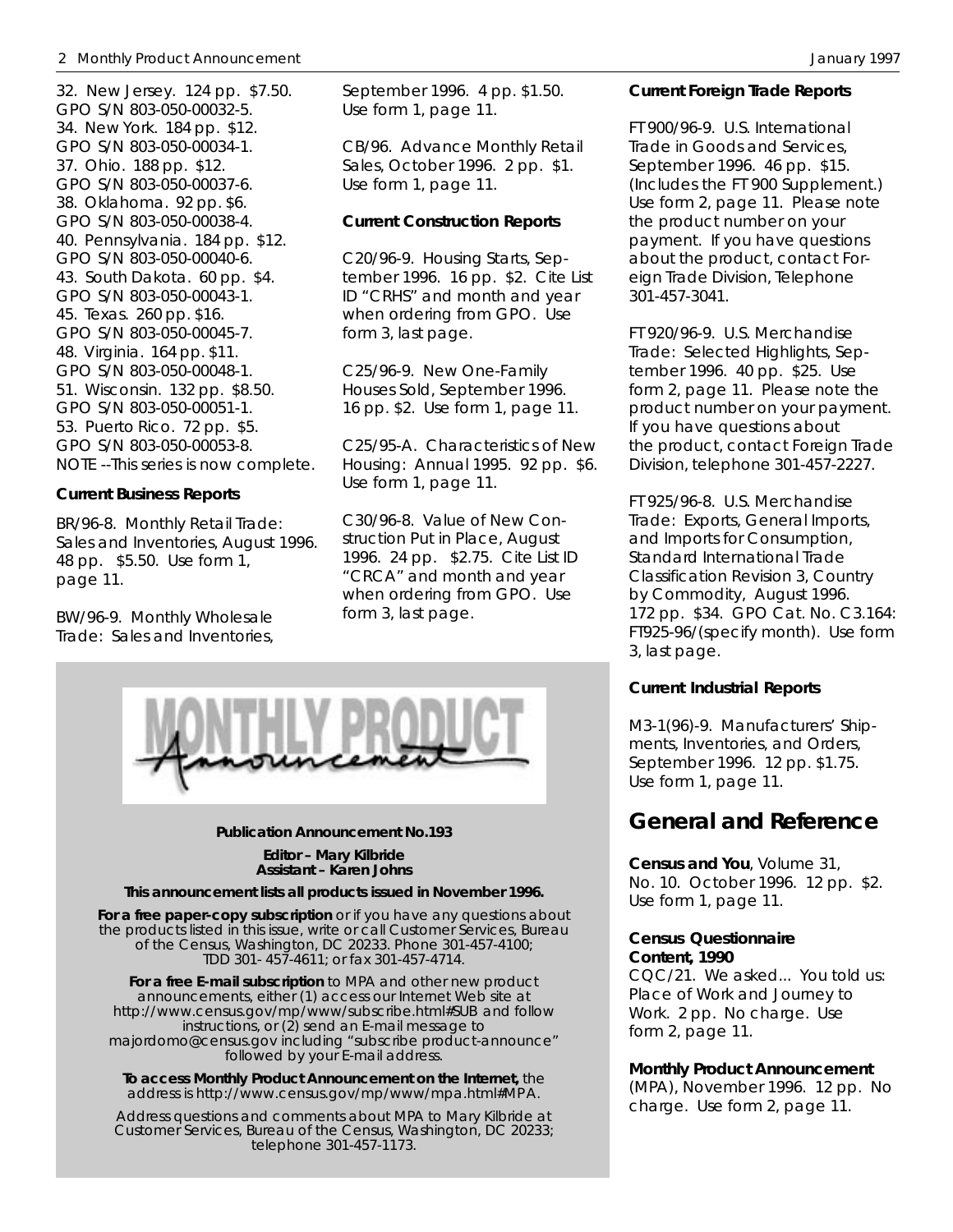# **Housing**

*American Housing Brief (From the American Housing Survey: 1994)* Single copy free. Use form 2, page 11.

*AHB/94-5. Housing Profile: Phoenix, Arizona.* 2 pp.

*AHB/94-6. Housing Profile: San Diego, California*. 2 pp.

## **Population and Housing, 1990 Census**

### *Paper Listings From Census of Population and Housing, 1990*

Use form 2, page 11. Please note the product number on your payment. For information about the following product, contact Population Division, Statistical Information Staff; telephone 301-457-2422.

*1990 CPH-L-194. Table 1. Children Ever Born by Race, Age, and Marital Status of Women: April 1990.* 26 pp. \$20.

# **Data Files**

Data files recently released by the Census Bureau are listed below.



They are sold by Customer Services unless otherwise noted. Use form 2, page 11. (Sales are final--with the exception that defective

products may be returned within 90 days. Contact Customer Services before returning an item.)

The cost of new files on computer tape generally is based on the file size, with the minimum charge being \$175. The files are offered on tape reels or tape cartridges.

Data files also are offered on compact disc--read-only memory (CD-ROM), a 4 3/4-inch laser disc. The price for a mass-produced CD-ROM, prepared for popular files, generally is \$150.

CD-ROM's also can be prepared on request for other data files otherwise available only on tape reel or cartridge. The cost for such CD's is the same as the cost for the tape file. The CD files are ASCII copies in the same format as on tape, and they are not accompanied by software. Since the discs are specially prepared in response to customers' requests, orders take about 2 weeks. For further information about this service, contact Customer Services.

Files available on diskette ("floppies") for IBM and compatible microcomputers also are listed.

An ever increasing variety of data files and product information (including this publication) can be accessed via the Internet. (See "How to Order" on page 8 for more information.)

Technical documentation, included with each file order, also is generally available separately. The price varies.

Free *Data Developments* booklets provide brief descriptions of most files. They may be requested from Customer Services. Use form 2, page 11.

# **CD-ROM Discs**

*To order, use form 2, page 11.*

**CD92-AG-SPEC. 1992 Census of Agriculture Specialty Disc**: Congressional Tabulation (103rd Congress); 1992 Coverage Evaluation; 1992 Farm & Ranch Irrigation

Survey (1994); 1992 Public Use Files (U.S. & State); Outlying Area (Guam, Puerto Rico, Virgin Islands); ZIP Code Tabulation. \$150. (Technical documentation included on CD-ROM.)

**CDEX/96-8. U.S. Exports of Merchandise--International Harmonized System Commodity Classification (HS-Based Schedule B) by Country, by Customs District, August 1996**. \$150.

**CDIM/96-8. U.S. Imports of Merchandise--International Harmonized System Commodity Classification (HTSUSA) by Country, by Customs District, August 1996**. \$150. Order from Customer Services.

## **Microcomputer Diskettes**

## **Population Electronic Series (PE)**

Use form 2, page 11. Please note the product number(s) on your payment. For information about the following products, contact Population Division, Statistical Information Staff; telephone 301-457-2422.

PE-26. School Enrollment: October 1993 and October 1994. 1 diskette. \$20.

Note--This product reflects the addition of October 1994 school enrollment data to PE-26.

PE-45. Population Projections for States by Age, Sex, Race, and Hispanic Origin: 1995 to 2025

 Pkg. 1--Preferred Series A only, all States, with components of change. 17 diskettes. \$340.

 Pkg. 2--Both series, one State per diskette, with components of change. 51 diskettes. \$1,020. Pkg. 3--Computer tape or cartridge package, both series, all States, with components of change. \$250.

PE-49. Estimates of Housing Units, Households, Persons per Household for the United States, Regions, and States: 1990 to 1995. \$20.

*Continued on page 6.*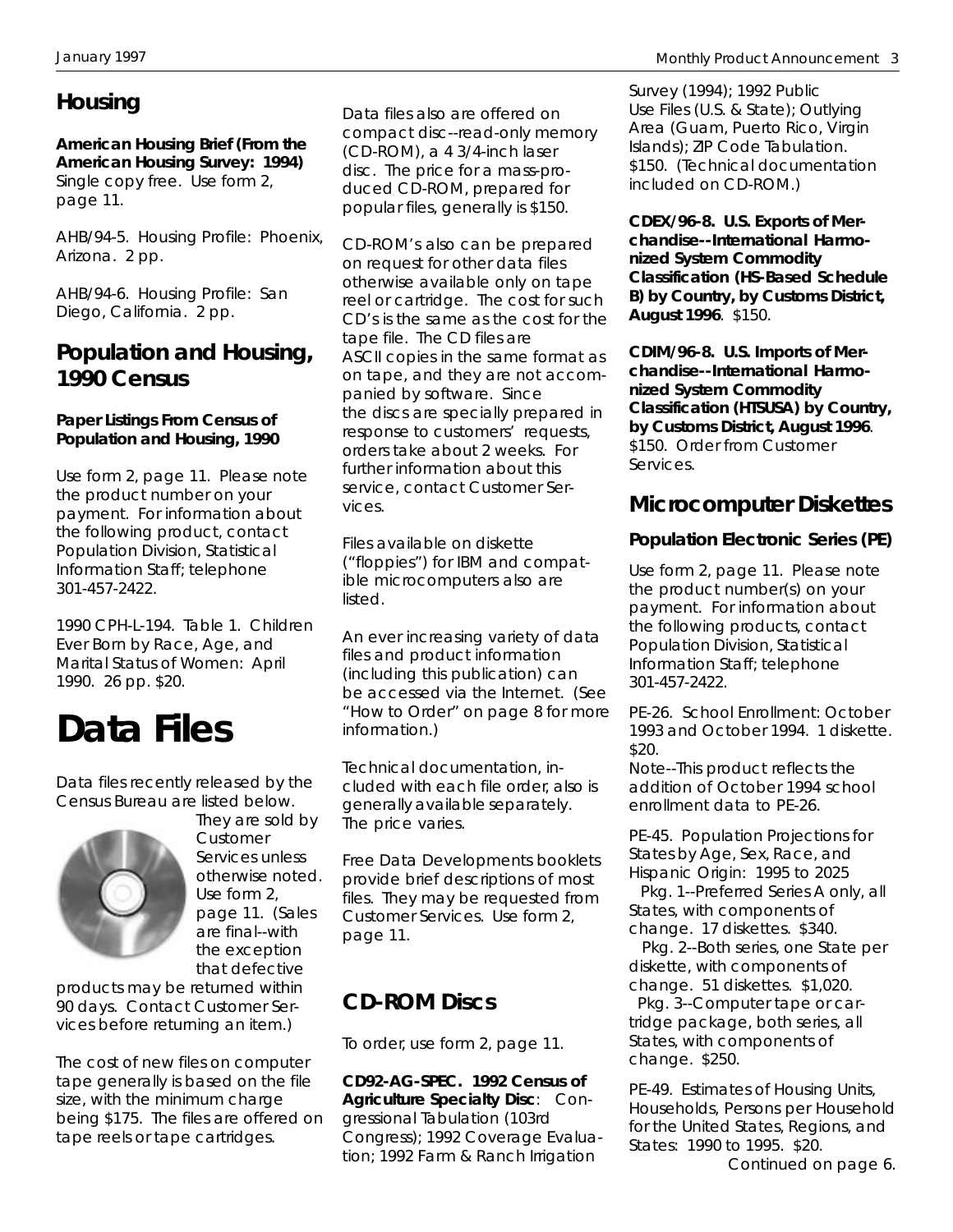

Discover the depth and breadth of Census Bureau small-area data

or the first time, the Census Bureau will extract and assemble data for your county on a single CD-ROM! Point and click, display, browse, or download small-area data, using CountyScope's Windows™ application software.

Included are data from the following products:

- *1990 Summary Tape File 1B (block data)*
- *1990 Summary Tape File 3A (block groups, census tracts, places, county)*
- *1990 Summary Tape File 3B (ZIP Code areas)*
- *1990 Public Use Microdata Samples (where available)*
- *1990 County-to-County In-Migration*
- *1990 County-to-County Out-Migration*
- *1992-87 Economic Census, Volume 2 (ZIP Code areas)*
- *1993-94 County Business Patterns*
- *1993-94 ZIP Code Business Patterns*
- *1994 Census Tract Street Index, Version 2*
- *1995 TIGER/Line Files (DOS only)*
- *1995 LandView II (DOS only)*

Continued on page 5.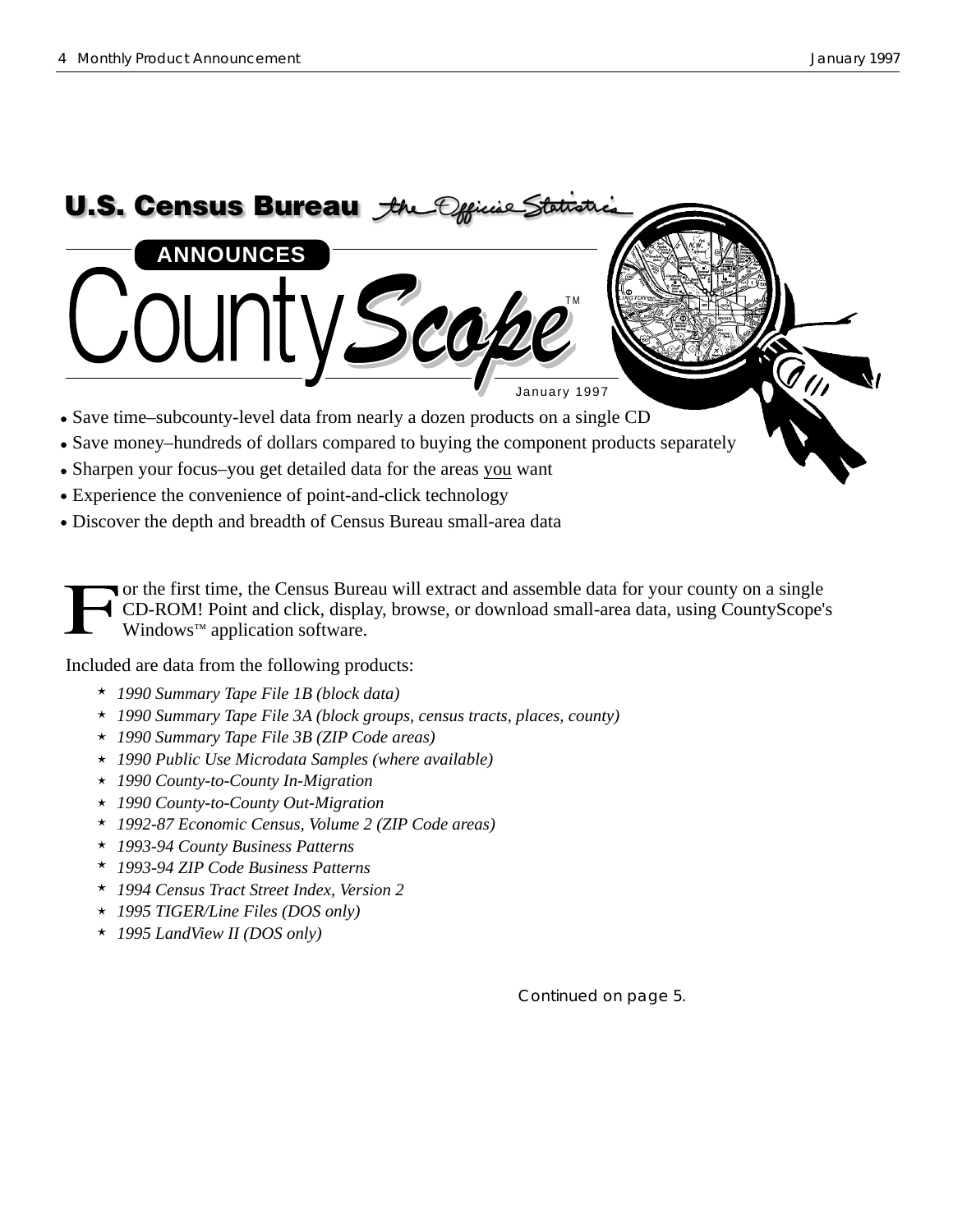## **Local governments need local statistics... small businesses need small-area data**

Before deciding on a new business venture, site location, direct-marketing campaign...before proposing a new highway, English-as-a-second-language class, low-cost public housing, or economic-development tax incentives, check "*The Official Statistics*" for your area.

What are the characteristics of your local population, their work skills, median age, educational attainment, income level, and ability to speak English? What industries are growing, hiring, paying the highest salaries? Are more people moving into the county than are moving out? Find all your answers on one CD-ROM product–CountyScope".

# County Scope<sup>™</sup>-Order Form

*(Mail this completed order form together with your check made out to "Commerce-Census" to U.S. Department of Commerce, Bureau of the Census, P.O. Box 277943, Atlanta, GA 30384-7943. All orders must be prepaid. Sales are final.)*

| Billing address (please print legibly or type):                                                                                                    | Shipping address (please print legibly or type):                                                          |  |  |
|----------------------------------------------------------------------------------------------------------------------------------------------------|-----------------------------------------------------------------------------------------------------------|--|--|
| Company or personal name                                                                                                                           | Company or personal name                                                                                  |  |  |
| Additional address/attention line                                                                                                                  | Additional address/attention line                                                                         |  |  |
| Street address (No P.O. box numbers, please, if this is<br>also the shipping address. The shipping service we use<br>cannot deliver to a P.O. box) | Street address (No P.O. box numbers, please. The<br>shipping service we use cannot deliver to a P.O. box) |  |  |
| City, State, ZIP Code                                                                                                                              | City, State, ZIP Code                                                                                     |  |  |
|                                                                                                                                                    | Fax<br>Telephone                                                                                          |  |  |
| Telephone<br>Fax                                                                                                                                   |                                                                                                           |  |  |

**Prices vary depending on whether the county is part of a metropolitan area. For ordering assistance, please call Customer Services (301-457-4100). All prices include regular domestic postage and handling.**

| Components                                                                | Name of county and State* |  | Qty. | Unit price   | Total price |  |  |
|---------------------------------------------------------------------------|---------------------------|--|------|--------------|-------------|--|--|
| Metro county (first county)                                               |                           |  |      | \$400        |             |  |  |
| Each additional metro county                                              |                           |  |      | 40           |             |  |  |
| Non-metro county (first county and<br>if no metro counties ordered)       |                           |  |      | 300          |             |  |  |
| Each additional non-metro county                                          |                           |  |      | 30           |             |  |  |
| * Attach sheet for additional counties                                    |                           |  |      | Grand total: |             |  |  |
| <b>Method of payment</b> (please check one):                              |                           |  |      |              |             |  |  |
| 9<br>□ Check payable to Commerce-Census<br>$\Box$ Census deposit account: |                           |  |      |              |             |  |  |
| □ VISA or MasterCard account no.:                                         |                           |  |      |              |             |  |  |
|                                                                           |                           |  |      |              |             |  |  |
| (Name on card)                                                            | (Expiration date)         |  |      | (Signature)  |             |  |  |
|                                                                           |                           |  |      |              | 96-CSCOPE   |  |  |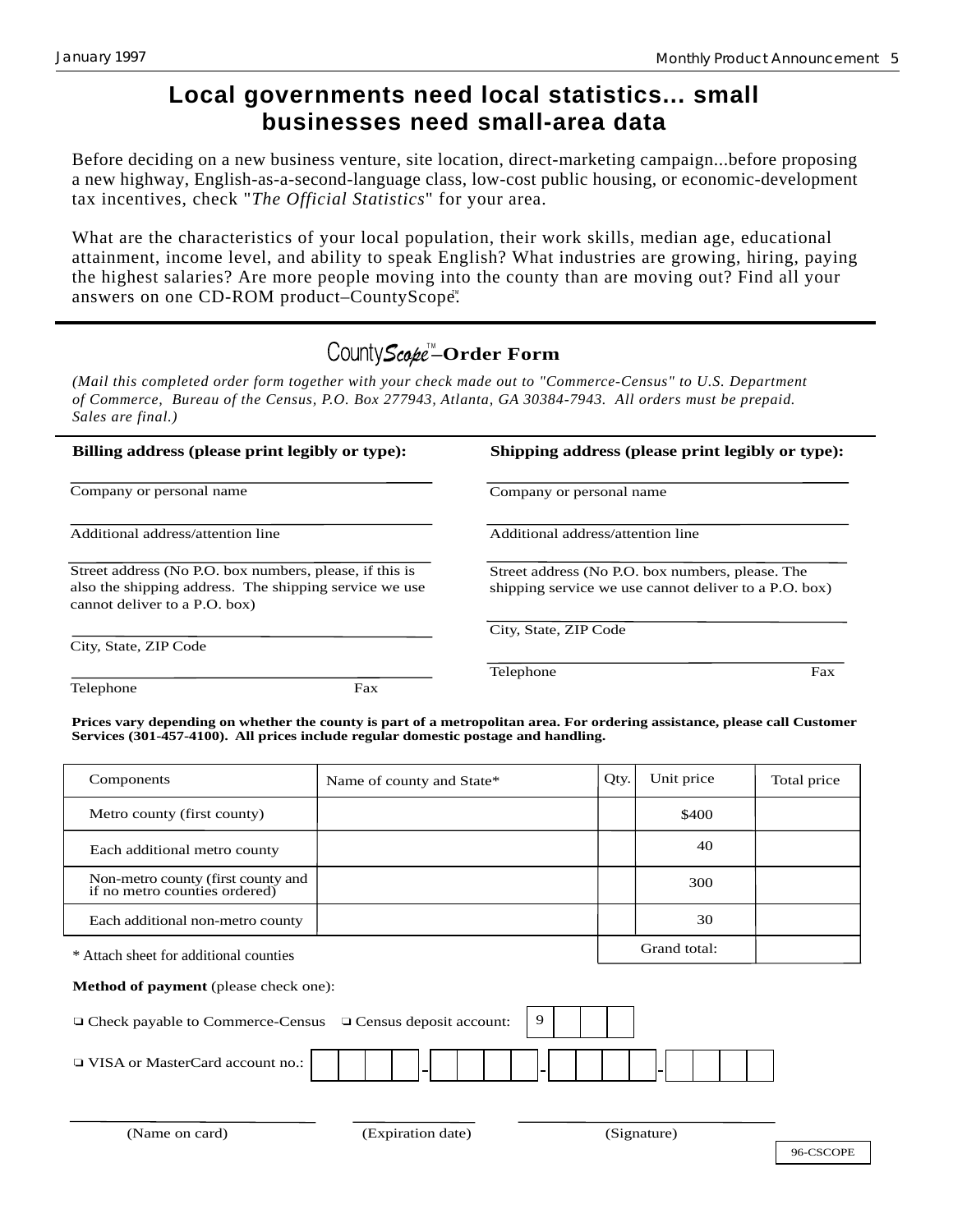### **Population and Housing, 1990 Census**

Use form 2, page 11. Please note the product number on your payment. For information about the following product, contact Population Division, Statistical Information Staff; telephone 301-457-2422.

*1990 CPH-L-194. Table 1. Children Ever Born by Race, Age, and Marital Status of Women: April 1990.* 1 diskette. \$20.

## **Online Data**

Census Bureau reports and a growing number of data files are accessible online via the Internet *(http://www.census.gov/)*. For upto-date information on new additions to our Web site, sign up for a free E-mail subscription to the Census I-Net Bulletin and other newsletters, including Monthly Product Announcement, at *http:// www.census.gov/mp/www/ subscribe.html#SUB* .

# **Selected Abstracts**

This section features abstracts for various products released during



the month or previously released products of wide interest.

> **1992 Census of Financial, Insurance,**

**and Real Estate Industries: Subject Series, Miscellaneous Subjects** (FC92-S-3)

*Data time span*--1992.

*Geographic areas covered*--United States, States, and selected metropolitan areas.

*Subject content*--This report presents industry-specific data for

various financial, insurance, and real estate industries; e.g., number of real estate agents, number of insurance agents, and value of exported services.

*76 pp. 1996. \$10. Use order form 1, page 11.*

### **1992 Census of Transportation, Communications, and Utilities: Subject Series, Miscellaneous Subjects** (UC92-S-2)

*Data time span*--1992.

*Geographic areas covered*--United States, States, and selected metropolitan areas.

*Subject content*--This report presents revenue by source for each kind of business for employer establishments and shows for each revenue line the number of establishments with revenue from that source; and the percentage of total revenue of the kind of business accounted for by each of the sources of revenue.

Also presents industry-specific data for various transportation, communications, and utilities industries, e.g., revenue-generating equipment of passenger transportation industries, gross sales and cost of purchased transportation of travel agencies, and construction activity.

*160 pp. 1996. \$10. Use form 1, page 11.*

# **Looking Ahead**

The products listed in this section are among those now in



preparation and likely to be available by the time you receive this issue. We have included

prices and stock numbers (S/N's) for printed reports if this information has already been furnished by GPO. Ordering information for all the products listed here will be provided in future issues of MPA, or call 301-457-4100.

The Census Bureau's Internet site provides information online for ordering these products as they become available. See the "How to Order" section for more information.

## **Publications**

### **1992 Census of Retail Trade RC92-S. Subject Series**

*Measures of Value Produced, Capital Expenditures, Depreciable Assets, and Operating Expenses*

## **1992 Census of Service Industries**

## **SC92-S. Subject Series**

*Sources of Receipts or Revenues.* \$10. Use form 1, page 11.

### **1992 Census of Transportation, Communications, and Utilities**

### **1993 Commodity Flow Survey**

*United States*

**1992 Census of Wholesale Trade**

**WC92-S. Subject Series**

*Measures of Value Produced, Capital Expenditures, Depreciable Assets, and Operating Expenses*

### **Current Housing Reports**

*H171/93. Supplement to the American Housing Survey for Selected Metropolitan Areas in 1993. \$10.*Use form 2, page 11.

## **Current Population Reports**

## **P-20. Population Characteristics**

*Household and Family Characteristics: March 1995.* \$2.50. GPO S/N 803-005-00090-7.Use form 3, last page.  *Continued on page 8.*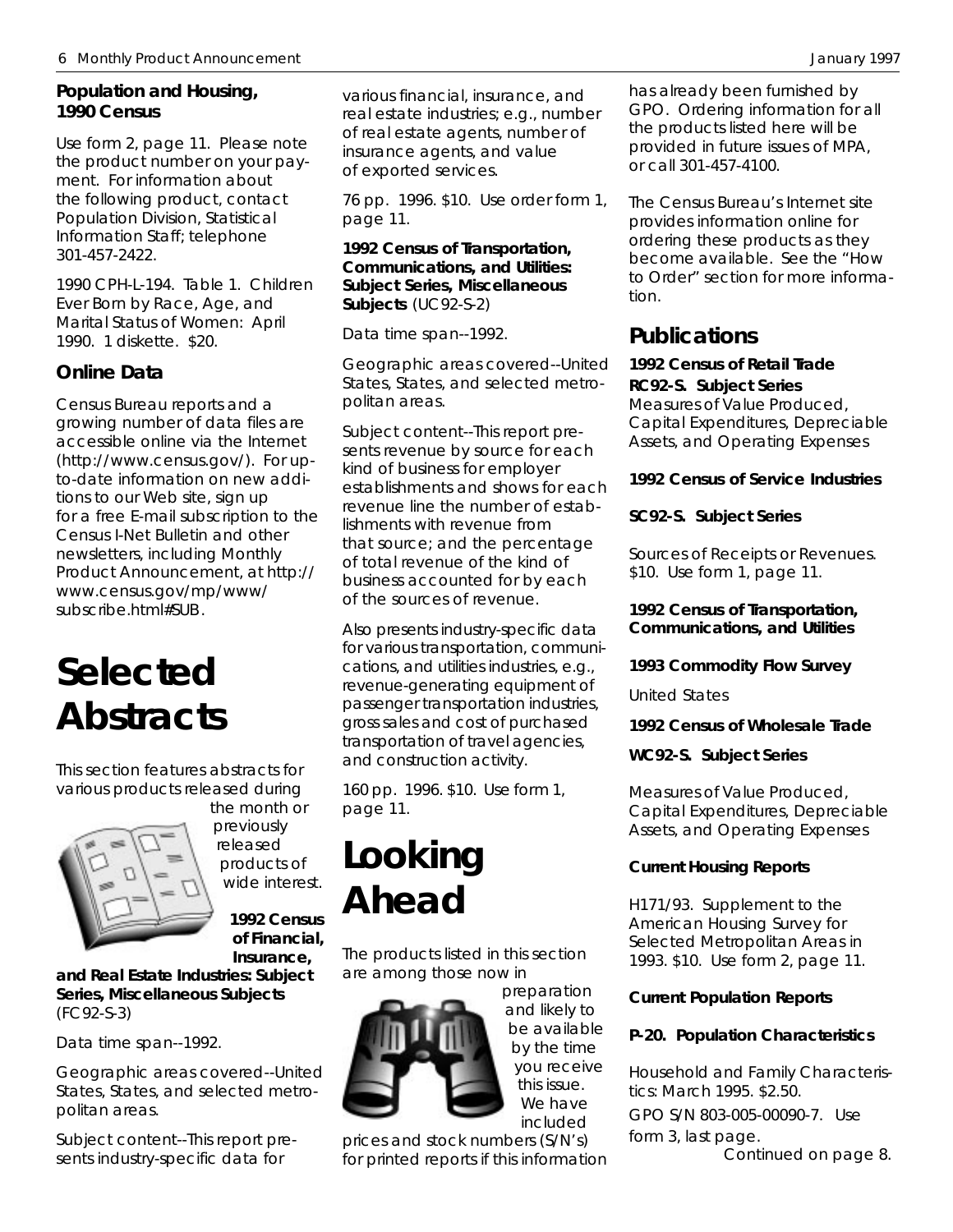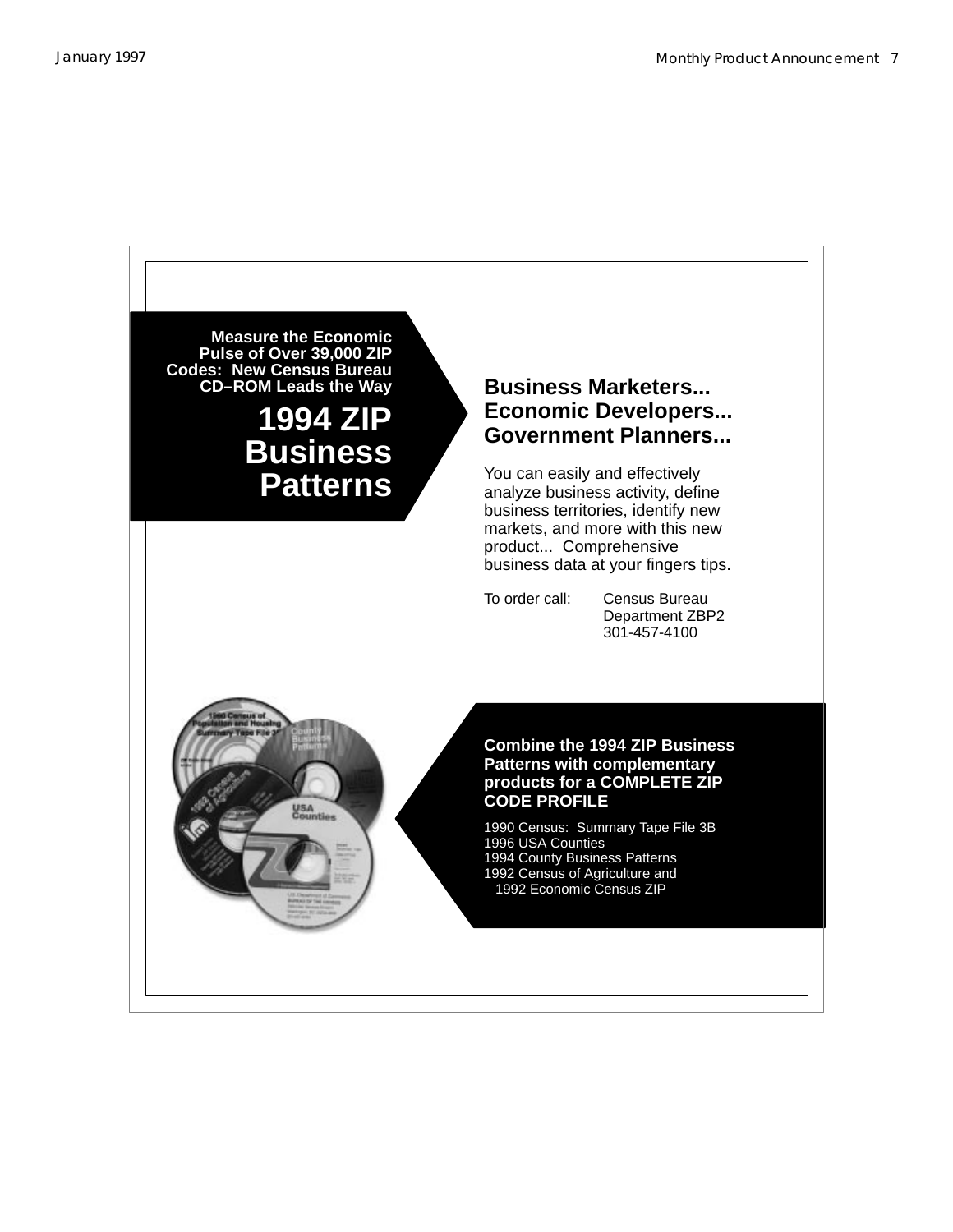# **CD-ROM Discs**

**CD-EC92-1I. Economic Census 1992, Volume 1, Report Series.** \$150. Supersedes discs 1A-1H. This disc plus the remaining disc in the series may be purchased as a subscription for \$300. Order from Customer Services.

# **How to Order**

## **Publications**

Most Census Bureau publications



are available through one of three offices: the Census Bureau's Data Preparation Division (see order form 1), the Census Bureau's Customer Services (see form 2), or the Government Printing Office (see form 3). The new publication entries in this *Monthly Product Announcement* direct you to the right source by specify-

ing the form to use or specifying another office as the source.

As the forms indicate, both Customer Services and the Government Printing Office (GPO) accept phone or fax orders when you charge to VISA, MasterCard, or a deposit account. Both offer express service for off-theshelf products for an extra charge when you order by phone.

Generally, if you order 100 copies or more of a publication sent to one address, you may take a 25-percent discount.

# **Computer Files**

To order data files, use order form 2 or order by phone or fax, unless the entry gives other instructions. (Sales are final—with the exception that defective products may be returned within 90 days. Contact

Customer Services before returning an item.)

Technical documentation accompanies each file, or it often may be ordered separately, using form 2.

Files on computer tape are offered on tape reels or tape cartridges. The tape cartridges are IBM 3480 compatible (operable with StorageTek 4780 tape subsystems and Digital Equipment Corporation VAX TA90 subsystems).

When mass-produced, files on CD-ROM (compact disc—read-only memory) also are listed in the "Data Files" section earlier in this publication. Customer Services offers priority service for off-theshelf products for an extra \$25 fee when you order by phone.

Other tape files can be produced on CD-ROM by special order for the price of the tape. See the discussion under "Data Files."

Some data files are available on diskettes for IBM and compatible microcomputers.

## **Online Access**

Many reports and data files are accessible, in whole or



in part, online through the Internet. You may reach our Internet site via these protocols:

World-Wide Web: http://www.census.gov/

FTP: ftp ftp.census.gov

For our Internet electronic subscription service, CenStats, which offers all printed reports issued this year and more, the URL is http://www.census.gov/prod/ www/. For the latest online infor-

mation about Census Bureau products and how to obtain them, try CenStore (http:// www.census.gov/mp/www/ censtore.html).

If you have technical questions, you may E-mail them to webmaster@census.gov.

## **New '96 Catalog A "Wise Investment"!**

Not long ago an industry association newsletter told its readers that the **Census Catalog and Guide** is a "wise investment." We agree, because the Catalog/Guide is much more than a traditional catalog. Along with descriptions and ordering guidance for all Census Bureau products, it offers many special features, such as:

• Background information you'll need on our censuses, surveys, and other programs.

- Directories of Census Bureau specialists, data centers, depository libraries, and other sources of assistance to you all over the country.
- Key information about other Federal statistical agencies and the resources they offer.
- Indexing by title and by subject.

Don't be without this valuable reference volume. Use the form on page 12 and order your copy of the **Census Catalog and Guide: 1996** now! The price is \$21 and the stock number is 003-024-08804-5.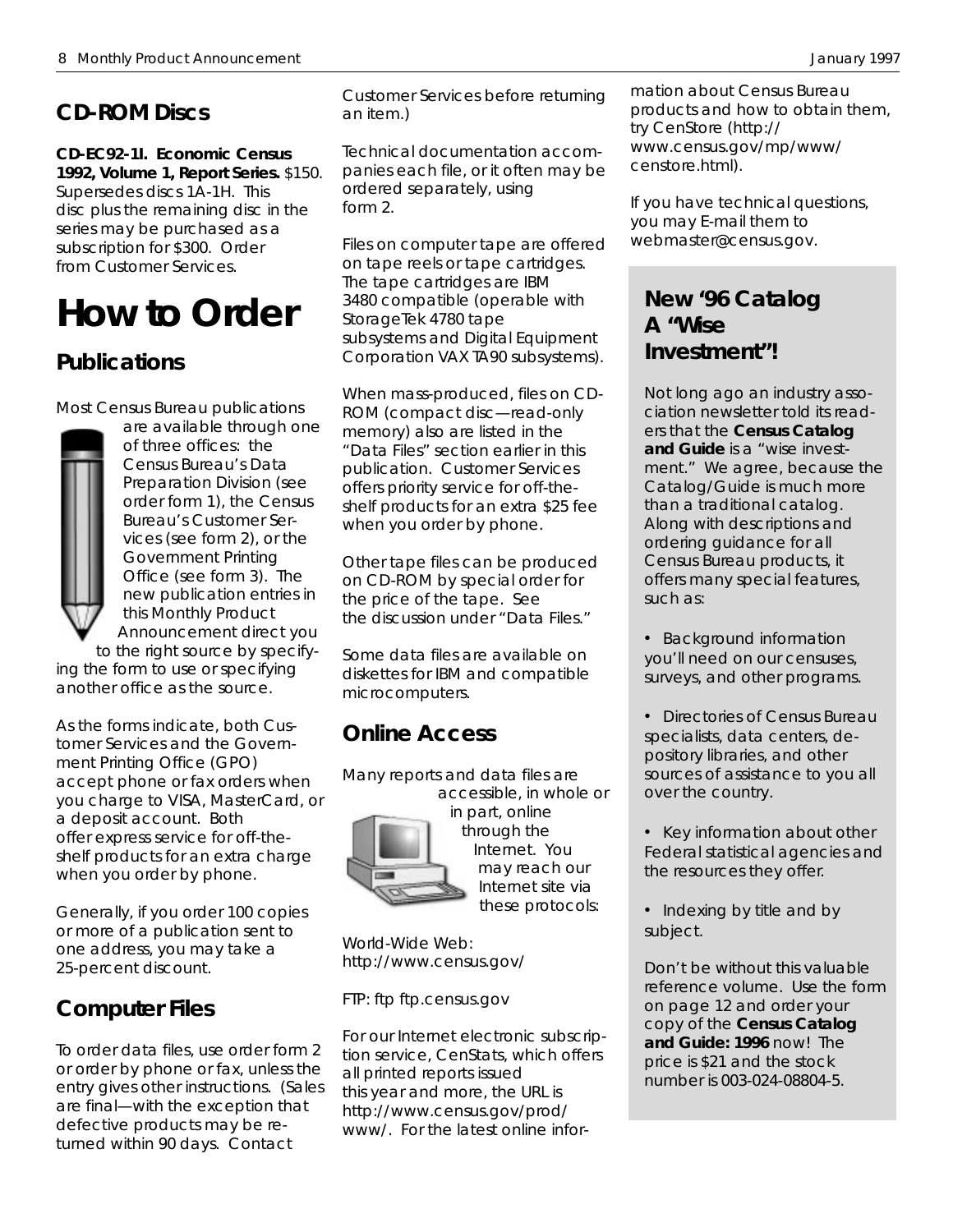## **Proposed Customer Service Standards**

Pursuant to Executive Order No. 12862, "Setting Customer Service Standards," signed by President Clinton on Sept. 11, 1993, the U.S. Census Bureau hereby solicits public comment on proposed Customer Service Standards that will apply to all customer-contact points at its headquarters in Suitland, MD, and at its 12 regional offices (in Boston, MA, New York, NY, Philadelphia, PA, Charlotte, NC, Atlanta, GA, Detroit, MI, Chicago, IL, Kansas City, MO, Denver, CO, Dallas, TX, Seattle, WA, and Los Angeles, CA).

According to the executive order and a March 22, 1995, White House Memorandum for Heads of Executive Departments and Agencies, these standards may be updated or modified once a year. Also, once a year, the Census Bureau's Marketing Services Office will prepare a report to its customers on how it performed in meeting the standards. This report will be published on the Internet site of the U.S. Census Bureau (http://www.census. gov) under "About the Bureau" and "Customer Service Standards."

In drafting the proposed standards, an interdivisional task force of the Census Bureau divided its customers into four broad categories: general information requesters; customers for off-theshelf products; special request customers; and survey sponsors.

Any member of the public wishing to comment should write to J. Paul Wyatt, Marketing Services Specialist, U.S. Census Bureau, Room 3682-FOB3, Washington, DC 20233; Fax: 301-457-2778; or e-mail: pwyatt@census.gov. The official comment period will end on January 31, 1997.

# **Proposed Customer Service Standards**

| <b>Excellence</b>    | We will guarantee a quality product or service that<br>meets or exceeds your expectations.                                                                |
|----------------------|-----------------------------------------------------------------------------------------------------------------------------------------------------------|
|                      | We will measure our performance against the best-in-<br>the-business.                                                                                     |
| <b>Timeliness</b>    | We will provide you with realistic delivery times based on<br>the nature of the request.                                                                  |
|                      | (General information) We will answer your request for<br>information promptly, usually within 24 hours of receipt<br>by the responding office.            |
|                      | (Off-the-shelf) We will ship any available product within<br>three days of receiving your request. (Priority orders will<br>be shipped within 24 hours).  |
|                      | (Special requests) We will ship special requests by the<br>agreed-on delivery date.                                                                       |
|                      | (Surveys) We will meet all dates and deliverables as<br>documented in the timelines we negotiate with you.                                                |
|                      | Responsiveness We will respond promptly to all requests in accord with<br>our resources and capabilities.                                                 |
|                      | We will acknowledge receipt of an E-mail, fax, or<br>telephone call within 24 hours.                                                                      |
|                      | We will cover the telephones at all customer-contact<br>points during normal business hours, from 8:30 a.m. to<br>4:30 p.m. (EST), Monday through Friday. |
|                      | We will investigate and act to resolve your complaints<br>within two working days of their receipt.                                                       |
| <b>Accessibility</b> | We will provide you with choices for products, services,<br>and the means of delivery.                                                                    |
|                      | We will periodically survey you to assess your needs.                                                                                                     |
|                      | We will use the results of these customer surveys for<br>product development.                                                                             |
| Commitment           | We will be courteous, respectful, responsible, and<br>professional at all times.                                                                          |
|                      | We will take responsibility for providing answers to your<br>requests to the best of our knowledge and skills.                                            |
|                      | We will make sure if we need to refer your request that<br>the person we are referring you to can provide an<br>answer.                                   |
|                      |                                                                                                                                                           |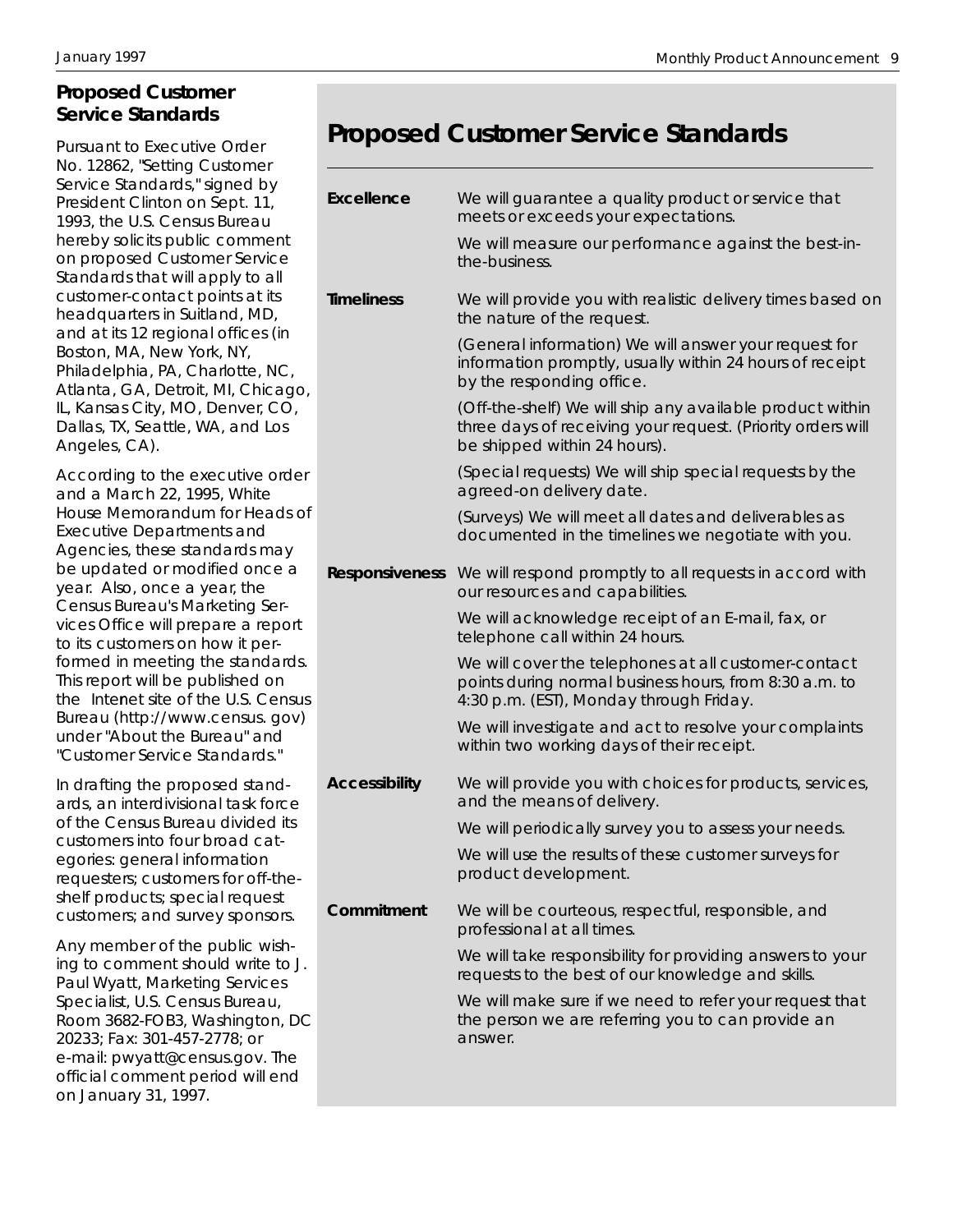## **Workshop on Federal Statistics!**

'"Understanding Federal Statistics.'' our popular four-day workshop, will be offered March 10-13, 1997, at the Census Bureau in Suitland, MD (a Washington DC suburb). It will give you a comprehensive look at the entire spectrum of Census Bureau programs and services. You will gain hands-on experience with data products through a series of practical exercises. The seminar also includes sessions on data available to you from the other major statistics-producing Federal agencies. For more information, call the Customer Liaison Office at (301)-457-1305.

# **Further Information**

Customer Services staff (301-457-4100; TDD: 301-457-4611) often can be of assistance. Staff at census regional offices also offer guidance and assistance to data users. They maintain a collection of Census Bureau reports that you can consult. To learn more, call the information specialist at these telephone numbers:

# **Other Useful Numbers**

| 301-457-2668 |
|--------------|
|              |
|              |
|              |
| 301-457-1166 |
|              |
|              |
|              |
| 301-763-8553 |
|              |
|              |
|              |
| 301-457-4587 |
| 301-457-2422 |
| 301-457-2800 |
|              |
| 301-457-1171 |
|              |
|              |
|              |

For a complete telephone contacts list, phone 301-457-4100. Or go to this Internet address – http://www.census. gov/contacts/ www/contacts.html.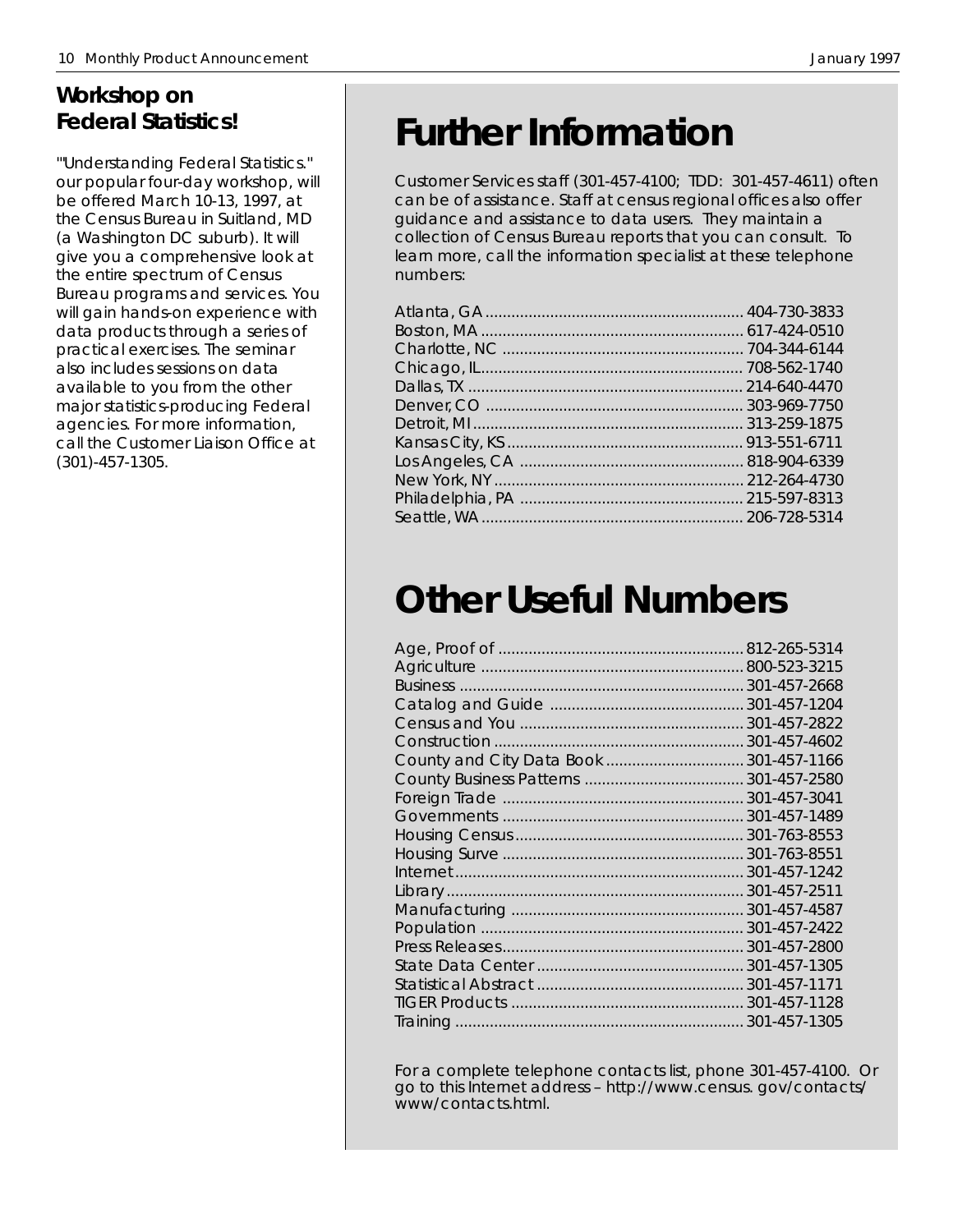$\sim$   $\sim$ 

### **Census Bureau Order Forms**

**FORM 1 —** *Use this form ONLY to order publications sold by the Census Bureau's facility in Jeffersonville, Indiana. If you have questions, call Customer Services at 301-457-4100.*

Please Type or Print. Prices include regular domestic postage and handling. International customers please add 25%.

|                                      | number                                                       | Title                                                                                                                                                                                                                               |                                                                                                                                                                                                                                                                                                                                                                                                                                           | Price<br>each                           | Total<br>price         |
|--------------------------------------|--------------------------------------------------------------|-------------------------------------------------------------------------------------------------------------------------------------------------------------------------------------------------------------------------------------|-------------------------------------------------------------------------------------------------------------------------------------------------------------------------------------------------------------------------------------------------------------------------------------------------------------------------------------------------------------------------------------------------------------------------------------------|-----------------------------------------|------------------------|
|                                      |                                                              |                                                                                                                                                                                                                                     |                                                                                                                                                                                                                                                                                                                                                                                                                                           |                                         |                        |
|                                      |                                                              |                                                                                                                                                                                                                                     |                                                                                                                                                                                                                                                                                                                                                                                                                                           |                                         |                        |
|                                      |                                                              |                                                                                                                                                                                                                                     |                                                                                                                                                                                                                                                                                                                                                                                                                                           |                                         |                        |
|                                      |                                                              |                                                                                                                                                                                                                                     | Total for publications                                                                                                                                                                                                                                                                                                                                                                                                                    |                                         |                        |
|                                      | (Company or personal name)                                   | (Please type or print)                                                                                                                                                                                                              | <b>Please Choose Method of Payment:</b>                                                                                                                                                                                                                                                                                                                                                                                                   |                                         |                        |
|                                      | (Additional address/attention line)                          |                                                                                                                                                                                                                                     | Check payable to Commerce-Census                                                                                                                                                                                                                                                                                                                                                                                                          |                                         |                        |
| (Street address)                     |                                                              |                                                                                                                                                                                                                                     | Census deposit account                                                                                                                                                                                                                                                                                                                                                                                                                    | 9                                       |                        |
|                                      | (City, State, ZIP Code)                                      |                                                                                                                                                                                                                                     | Mail to: Bureau of the Census, DPD—Publications Unit,                                                                                                                                                                                                                                                                                                                                                                                     |                                         |                        |
|                                      | (Daytime phone including area code)                          | (Date)                                                                                                                                                                                                                              | 1201 E. Tenth St., Jeffersonville, IN 47132                                                                                                                                                                                                                                                                                                                                                                                               |                                         |                        |
| Qty.                                 | customers, please add 25%.<br>Media<br>(See abbrev. above)   | <b>Please Type or Print.</b> All prices include regular domestic postage and handling. International                                                                                                                                |                                                                                                                                                                                                                                                                                                                                                                                                                                           | special handling: 301-457-4100<br>Price | Total                  |
|                                      |                                                              |                                                                                                                                                                                                                                     | Title/Series                                                                                                                                                                                                                                                                                                                                                                                                                              | each                                    | price                  |
|                                      |                                                              |                                                                                                                                                                                                                                     | Total for products listed (minimum order: \$10)                                                                                                                                                                                                                                                                                                                                                                                           |                                         |                        |
| <b>COMPUTER TAPE</b><br>INSTRUCTIONS | Please specify your choice of:<br>Tape Reel<br><b>EBCDIC</b> | All tape files are on 6250 bpi reels, have standard ANSI label-<br>ing, and are blocked at 32K bytes. They are also<br>available on IBM model 3480-compatible tape cartridges.<br>Tape Cartridge<br>or<br><b>ASCII</b><br><i>or</i> | A machine-readable data dictionary generally is included without<br>charge with either format.<br>Other tape characteristics are available by special request for an addi-<br>tional handling fee of \$50. Before placing an order, make arrange-<br>ments by writing or faxing a description of your special requirements<br>to James Clark, ACSD, Rm. 2270-3, Bureau of the Census, Wash-<br>ington, DC 20233 (or fax to 301-457-4714). |                                         |                        |
|                                      | (Company or personal name)                                   | (Please type or print)                                                                                                                                                                                                              | <b>Please Choose Method of Payment:</b><br>Check payable to Commerce-Census                                                                                                                                                                                                                                                                                                                                                               | $\boldsymbol{Q}$                        |                        |
|                                      | (Additional address/attention line)                          |                                                                                                                                                                                                                                     | Census deposit account<br>VISA or MasterCard Account                                                                                                                                                                                                                                                                                                                                                                                      |                                         |                        |
| (Street address)                     |                                                              |                                                                                                                                                                                                                                     |                                                                                                                                                                                                                                                                                                                                                                                                                                           |                                         |                        |
|                                      | (City, State, ZIP Code)                                      |                                                                                                                                                                                                                                     | (Name on card)                                                                                                                                                                                                                                                                                                                                                                                                                            |                                         |                        |
|                                      | (Daytime phone including area code)                          | (Date)                                                                                                                                                                                                                              | (Signature)                                                                                                                                                                                                                                                                                                                                                                                                                               |                                         | <b>Expiration</b> date |